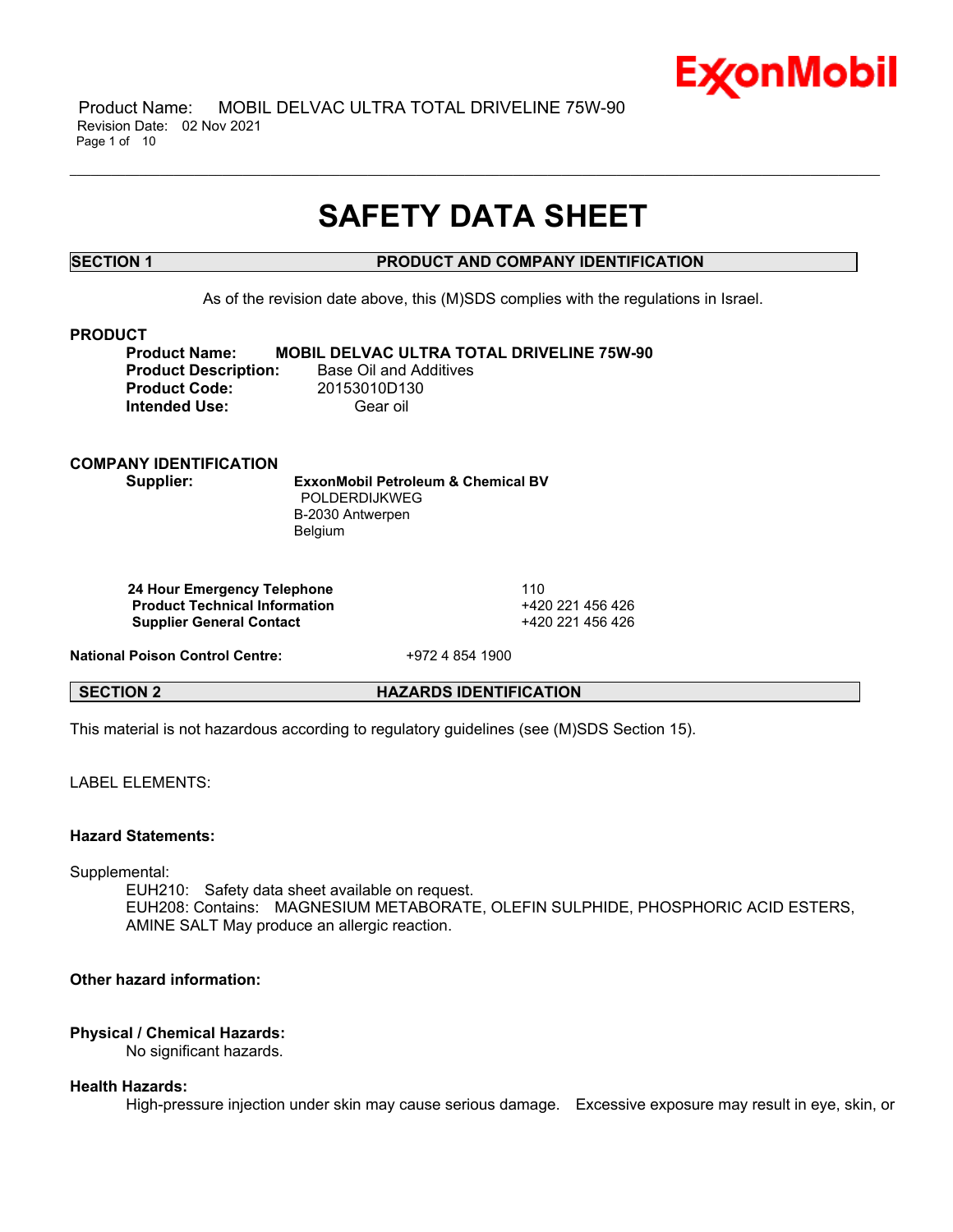

 Product Name: MOBIL DELVAC ULTRA TOTAL DRIVELINE 75W-90 Revision Date: 02 Nov 2021 Page 2 of 10

#### respiratory irritation.

#### **Environmental Hazards:**

No significant hazards.

**NOTE:** This material should not be used for any other purpose than the intended use in Section 1 without expert advice. Health studies have shown that chemical exposure may cause potential human health risks which may vary from person to person.

\_\_\_\_\_\_\_\_\_\_\_\_\_\_\_\_\_\_\_\_\_\_\_\_\_\_\_\_\_\_\_\_\_\_\_\_\_\_\_\_\_\_\_\_\_\_\_\_\_\_\_\_\_\_\_\_\_\_\_\_\_\_\_\_\_\_\_\_\_\_\_\_\_\_\_\_\_\_\_\_\_\_\_\_\_\_\_\_\_\_\_\_\_\_\_\_\_\_\_\_\_\_\_\_\_\_\_\_\_\_\_\_\_\_\_\_\_

#### **SECTION 3 COMPOSITION / INFORMATION ON INGREDIENTS**

This material is defined as a mixture.

#### **No Reportable Hazardous Substance(s) or Complex Substance(s).**

| <b>Name</b>                                            | CAS#               | Concentration* | <b>GHS Hazard Codes</b>               |
|--------------------------------------------------------|--------------------|----------------|---------------------------------------|
| Distillates (petroleum), hydrotreated light paraffinic | 64742-55-8         | $30 - 40\%$    | H304                                  |
| <b>IMAGNESIUM METABORATE</b>                           | 13703-82-7         | $0.1 - 5.1\%$  | H317                                  |
| <b>IOLEFIN SULPHIDE</b>                                | 68937-96-2         | $1 - 5\%$      | H227, H317, H316.<br>H402, H412       |
| PHOSPHORIC ACID ESTERS, AMINE SALT                     | <b>CONFIDENTIA</b> | $1 - 5\%$      | H227, H302, H317,<br>H318, H401, H411 |
| Distillates (petroleum), hydrotreated heavy paraffinic | 64742-54-7         | $5 - 10\%$     | H304                                  |

\* All concentrations are percent by weight unless ingredient is a gas. Gas concentrations are in percent by volume.

### **SECTION 4 FIRST AID MEASURES**

#### **INHALATION**

Remove from further exposure. For those providing assistance, avoid exposure to yourself or others. Use adequate respiratory protection. If respiratory irritation, dizziness, nausea, or unconsciousness occurs, seek immediate medical assistance. If breathing has stopped, assist ventilation with a mechanical device or use mouth-to-mouth resuscitation.

#### **SKIN CONTACT**

Wash contact areas with soap and water. If product is injected into or under the skin, or into any part of the body, regardless of the appearance of the wound or its size, the individual should be evaluated immediately by a physician as a surgical emergency. Even though initial symptoms from high pressure injection may be minimal or absent, early surgical treatment within the first few hours may significantly reduce the ultimate extent of injury.

# **EYE CONTACT**

Flush thoroughly with water. If irritation occurs, get medical assistance.

### **INGESTION**

First aid is normally not required. Seek medical attention if discomfort occurs.

#### **NOTE TO PHYSICIAN**

None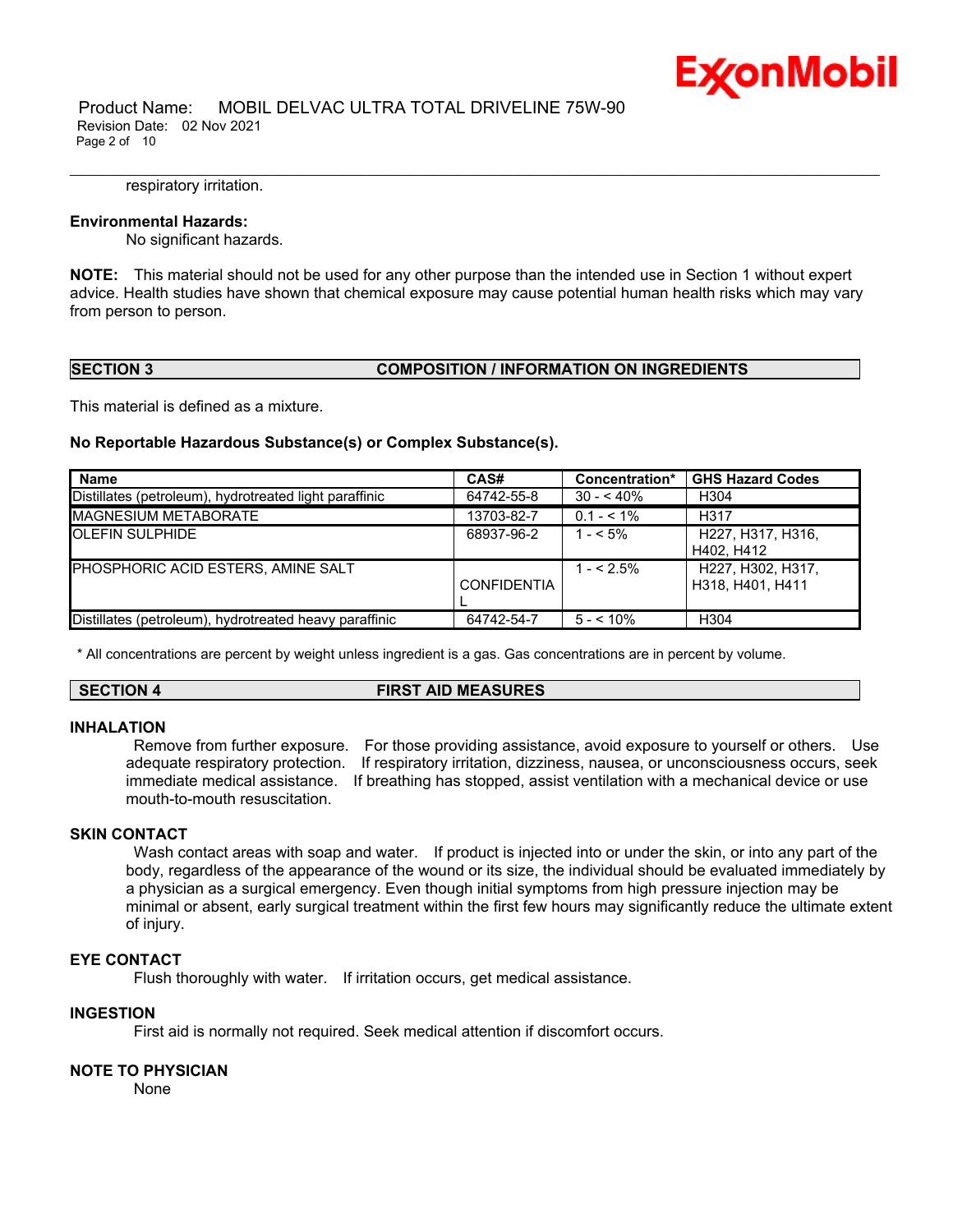

 Product Name: MOBIL DELVAC ULTRA TOTAL DRIVELINE 75W-90 Revision Date: 02 Nov 2021 Page 3 of 10

#### **SECTION 5 FIRE FIGHTING MEASURES**

\_\_\_\_\_\_\_\_\_\_\_\_\_\_\_\_\_\_\_\_\_\_\_\_\_\_\_\_\_\_\_\_\_\_\_\_\_\_\_\_\_\_\_\_\_\_\_\_\_\_\_\_\_\_\_\_\_\_\_\_\_\_\_\_\_\_\_\_\_\_\_\_\_\_\_\_\_\_\_\_\_\_\_\_\_\_\_\_\_\_\_\_\_\_\_\_\_\_\_\_\_\_\_\_\_\_\_\_\_\_\_\_\_\_\_\_\_

#### **EXTINGUISHING MEDIA**

**Appropriate Extinguishing Media:** Use water fog, foam, dry chemical or carbon dioxide (CO2) to extinguish flames.

**Inappropriate Extinguishing Media:** Straight streams of water

#### **FIRE FIGHTING**

**Fire Fighting Instructions:** Evacuate area. Prevent run-off from fire control or dilution from entering streams, sewers or drinking water supply. Fire-fighters should use standard protective equipment and in enclosed spaces, self-contained breathing apparatus (SCBA). Use water spray to cool fire exposed surfaces and to protect personnel.

**Hazardous Combustion Products:** Aldehydes, Incomplete combustion products, Oxides of carbon, Smoke, Fume, Sulphur oxides

#### **FLAMMABILITY PROPERTIES**

**Flash Point [Method]:** 186°C (367°F) [Typical] [ASTM D-92] **Flammable Limits (Approximate volume % in air):** LEL: 0.9 UEL: 7.0 **Autoignition Temperature:** N/D

**SECTION 6 ACCIDENTAL RELEASE MEASURES**

#### **NOTIFICATION PROCEDURES**

In the event of a spill or accidental release, notify relevant authorities in accordance with all applicable regulations.

#### **PROTECTIVE MEASURES**

Avoid contact with spilled material. See Section 5 for fire fighting information. See the Hazard Identification Section for Significant Hazards. See Section 4 for First Aid Advice. See Section 8 for advice on the minimum requirements for personal protective equipment. Additional protective measures may be necessary, depending on the specific circumstances and/or the expert judgment of the emergency responders.

For emergency responders: Respiratory protection: respiratory protection will be necessary only in special cases, e.g., formation of mists. Half-face or full-face respirator with filter(s) for dust/organic vapor or Self Contained Breathing Apparatus (SCBA) can be used depending on the size of spill and potential level of exposure. If the exposure cannot be completely characterized or an oxygen deficient atmosphere is possible or anticipated, SCBA is recommended. Work gloves that are resistant to hydrocarbons are recommended. Gloves made of polyvinyl acetate (PVA) are not water-resistant and are not suitable for emergency use. Chemical goggles are recommended if splashes or contact with eyes is possible. Small spills: normal antistatic work clothes are usually adequate. Large spills: full body suit of chemical resistant, antistatic material is recommended.

#### **SPILL MANAGEMENT**

**Land Spill:** Stop leak if you can do so without risk. Recover by pumping or with suitable absorbent.

**Water Spill:** Stop leak if you can do so without risk. Confine the spill immediately with booms. Warn other shipping. Remove from the surface by skimming or with suitable absorbents. Seek the advice of a specialist before using dispersants.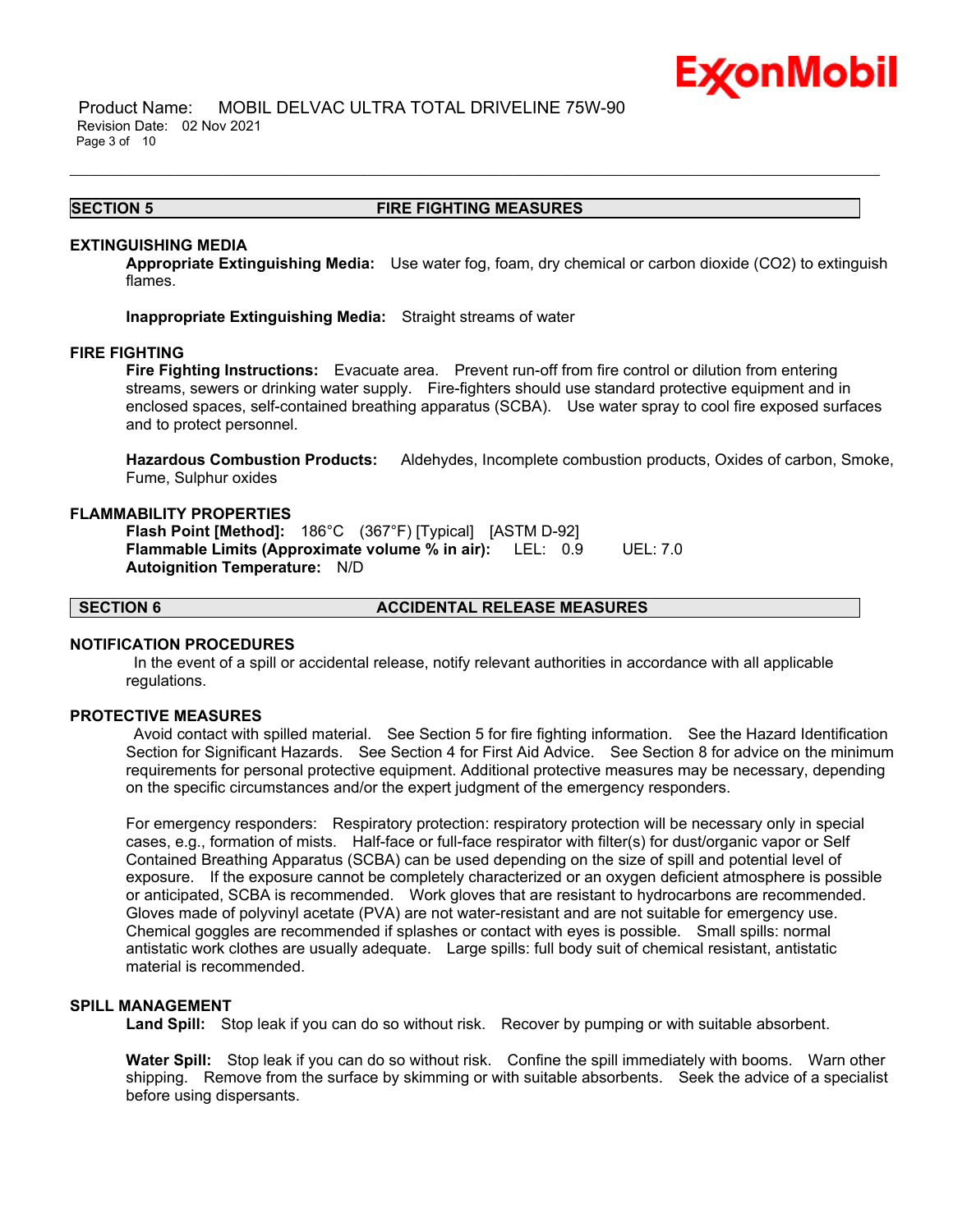

Water spill and land spill recommendations are based on the most likely spill scenario for this material; however, geographic conditions, wind, temperature, (and in the case of a water spill) wave and current direction and speed may greatly influence the appropriate action to be taken. For this reason, local experts should be consulted. Note: Local regulations may prescribe or limit action to be taken.

\_\_\_\_\_\_\_\_\_\_\_\_\_\_\_\_\_\_\_\_\_\_\_\_\_\_\_\_\_\_\_\_\_\_\_\_\_\_\_\_\_\_\_\_\_\_\_\_\_\_\_\_\_\_\_\_\_\_\_\_\_\_\_\_\_\_\_\_\_\_\_\_\_\_\_\_\_\_\_\_\_\_\_\_\_\_\_\_\_\_\_\_\_\_\_\_\_\_\_\_\_\_\_\_\_\_\_\_\_\_\_\_\_\_\_\_\_

#### **ENVIRONMENTAL PRECAUTIONS**

Large Spills: Dyke far ahead of liquid spill for later recovery and disposal. Prevent entry into waterways, sewers, basements or confined areas.

#### **SECTION 7 HANDLING AND STORAGE**

#### **HANDLING**

 Prevent small spills and leakage to avoid slip hazard. Material can accumulate static charges which may cause an electrical spark (ignition source). When the material is handled in bulk, an electrical spark could ignite any flammable vapors from liquids or residues that may be present (e.g., during switch-loading operations). Use proper bonding and/or earthing procedures. However, bonding and earthing may not eliminate the hazard from static accumulation. Consult local applicable standards for guidance. Additional references include American Petroleum Institute 2003 (Protection Against Ignitions Arising out of Static, Lightning and Stray Currents) or National Fire Protection Agency 77 (Recommended Practice on Static Electricity) or CENELEC CLC/TR 50404 (Electrostatics - Code of practice for the avoidance of hazards due to static electricity).

**Static Accumulator:** This material is a static accumulator.

#### **STORAGE**

The type of container used to store the material may affect static accumulation and dissipation. Do not store in open or unlabelled containers. Keep away from incompatible materials.

### **SECTION 8 EXPOSURE CONTROLS / PERSONAL PROTECTION**

### **8.1. CONTROL PARAMETERS**

#### **EXPOSURE LIMIT VALUES**

#### **Exposure limits/standards (Note: Exposure limits are not additive)**

| <b>Substance Name</b>                                     | <b>Form</b>            | Limit/Standard |                     | <b>Note</b> | <b>Source</b> |
|-----------------------------------------------------------|------------------------|----------------|---------------------|-------------|---------------|
| Distillates (petroleum), hydrotreated<br>heavy paraffinic | Inhalable<br>fraction. | TWA            | $5 \,\mathrm{mg/m}$ |             | <b>ACGIH</b>  |
| Distillates (petroleum), hydrotreated<br>light paraffinic | Inhalable<br>fraction. | <b>TWA</b>     | $5 \,\mathrm{mg/m}$ |             | <b>ACGIH</b>  |
| <b>MAGNESIUM METABORATE</b>                               | Inhalable<br>fraction. | <b>STEL</b>    | $6 \,\mathrm{mg/m}$ |             | <b>ACGIH</b>  |
| MAGNESIUM METABORATE                                      | Inhalable<br>fraction. | <b>TWA</b>     | $2 \text{ mg/m}$    |             | <b>ACGIH</b>  |

Work Safety Regulations (Environmental Monitoring and Biological Monitoring of Workers with Harmful Agents).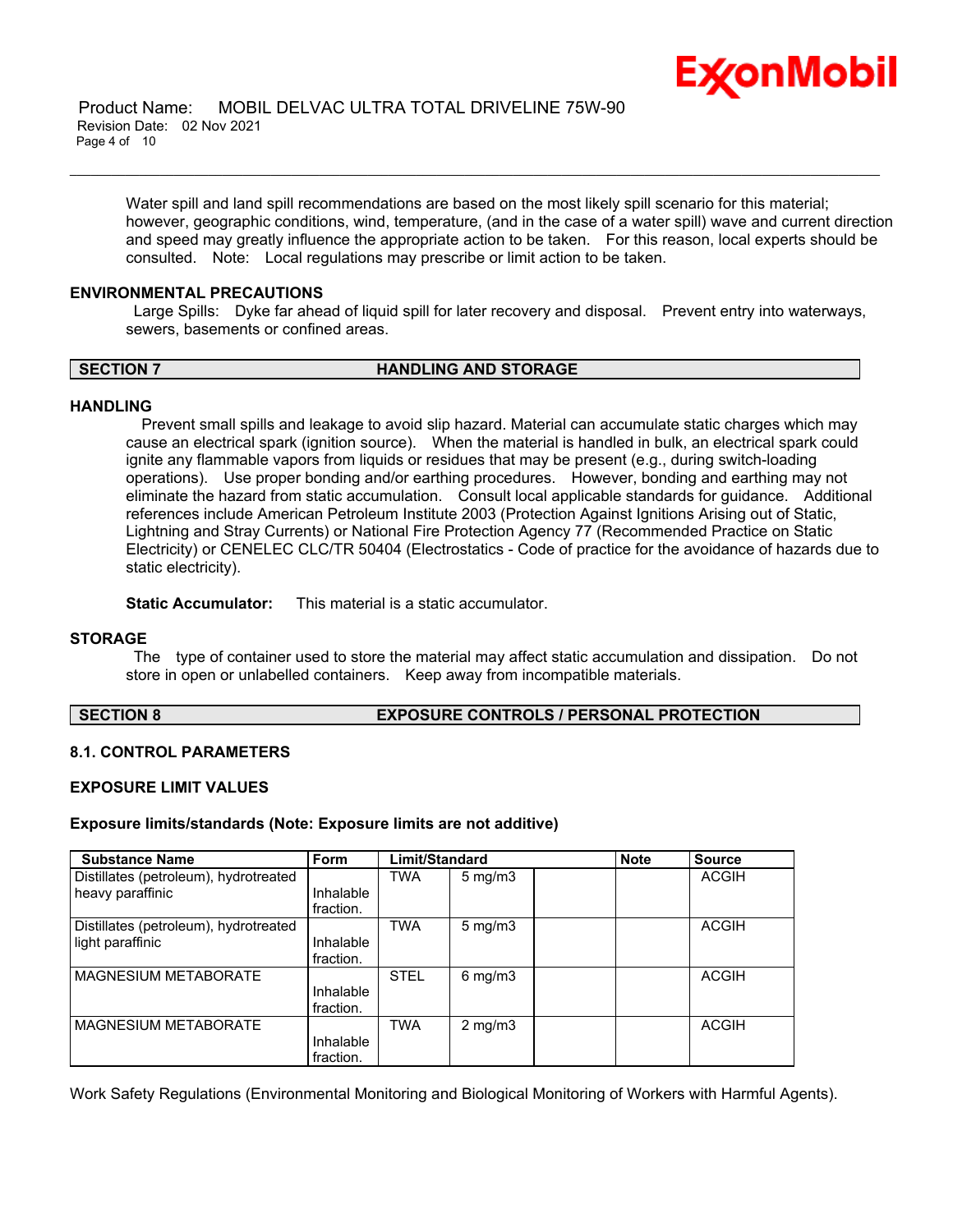

# **Exposure limits/standards for materials that can be formed when handling this product:** When mists/aerosols can occur the following is recommended:  $5$  mg/m<sup>3</sup> - ACGIH TLV (inhalable fraction).

\_\_\_\_\_\_\_\_\_\_\_\_\_\_\_\_\_\_\_\_\_\_\_\_\_\_\_\_\_\_\_\_\_\_\_\_\_\_\_\_\_\_\_\_\_\_\_\_\_\_\_\_\_\_\_\_\_\_\_\_\_\_\_\_\_\_\_\_\_\_\_\_\_\_\_\_\_\_\_\_\_\_\_\_\_\_\_\_\_\_\_\_\_\_\_\_\_\_\_\_\_\_\_\_\_\_\_\_\_\_\_\_\_\_\_\_\_

Note: Information about recommended monitoring procedures can be obtained from the relevant agency(ies)/institute(s):

# **ENGINEERING CONTROLS**

The level of protection and types of controls necessary will vary depending upon potential exposure conditions. Control measures to consider:

No special requirements under ordinary conditions of use and with adequate ventilation.

### **PERSONAL PROTECTION**

Personal protective equipment selections vary based on potential exposure conditions such as applications, handling practices, concentration and ventilation. Information on the selection of protective equipment for use with this material, as provided below, is based upon intended, normal usage.

**Respiratory Protection:** If engineering controls do not maintain airborne contaminant concentrations at a level which is adequate to protect worker health, an approved respirator may be appropriate. Respirator selection, use, and maintenance must be in accordance with regulatory requirements, if applicable. Types of respirators to be considered for this material include:

No special requirements under ordinary conditions of use and with adequate ventilation.

For high airborne concentrations, use an approved supplied-air respirator, operated in positive pressure mode. Supplied air respirators with an escape bottle may be appropriate when oxygen levels are inadequate, gas/vapour warning properties are poor, or if air purifying filter capacity/rating may be exceeded.

**Hand Protection:** Any specific glove information provided is based on published literature and glove manufacturer data. Glove suitability and breakthrough time will differ depending on the specific use conditions. Contact the glove manufacturer for specific advice on glove selection and breakthrough times for your use conditions. Inspect and replace worn or damaged gloves. The types of gloves to be considered for this material include:

No protection is ordinarily required under normal conditions of use.

**Eye Protection:** If contact is likely, safety glasses with side shields are recommended.

**Skin and Body Protection:** Any specific clothing information provided is based on published literature or manufacturer data. The types of clothing to be considered for this material include:

No skin protection is ordinarily required under normal conditions of use. In accordance with good industrial hygiene practices, precautions should be taken to avoid skin contact.

**Specific Hygiene Measures:** Always observe good personal hygiene measures, such as washing after handling the material and before eating, drinking, and/or smoking. Routinely wash work clothing and protective equipment to remove contaminants. Discard contaminated clothing and footwear that cannot be cleaned. Practice good housekeeping.

### **ENVIRONMENTAL CONTROLS**

Comply with applicable environmental regulations limiting discharge to air, water and soil. Protect the environment by applying appropriate control measures to prevent or limit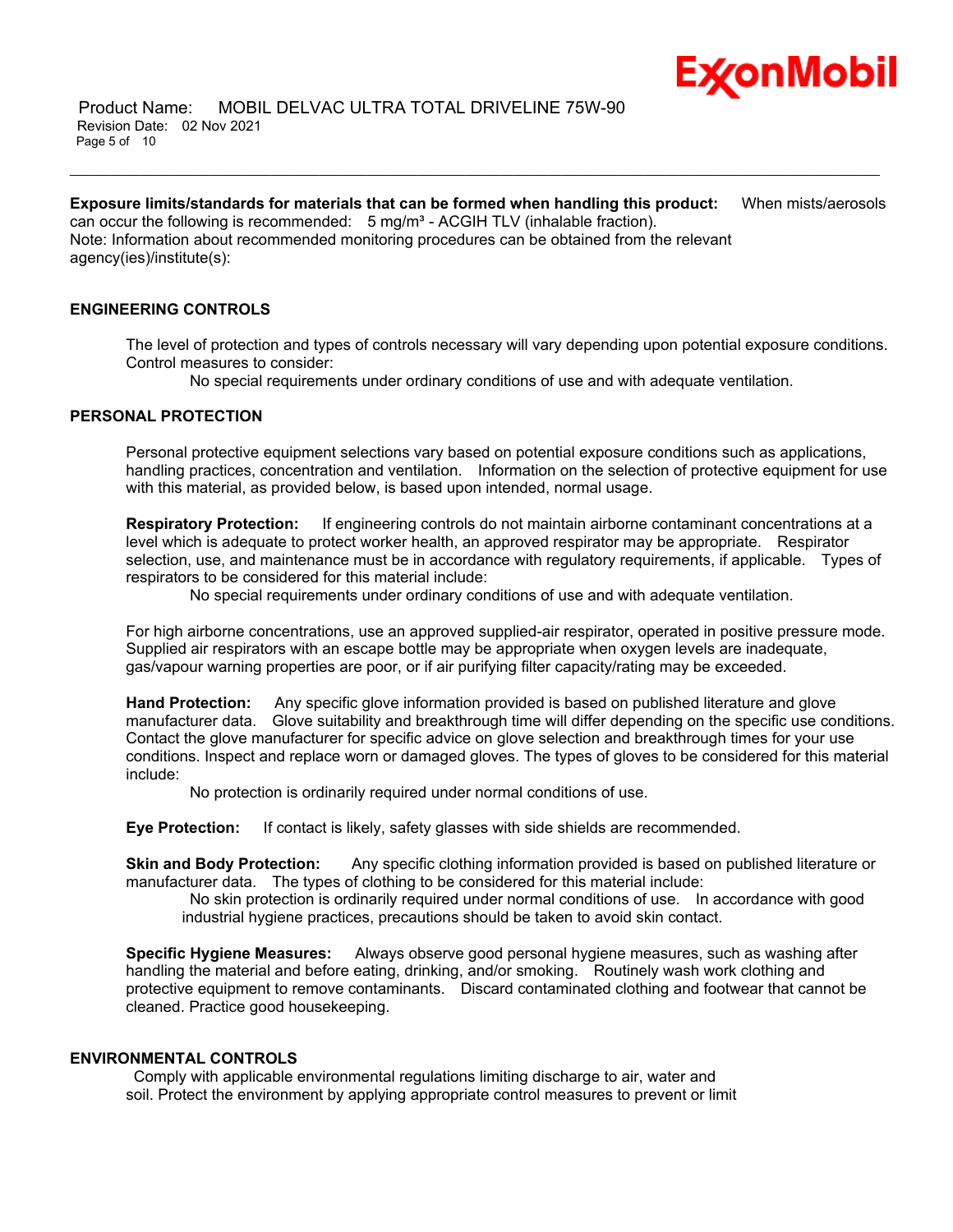

 Product Name: MOBIL DELVAC ULTRA TOTAL DRIVELINE 75W-90 Revision Date: 02 Nov 2021 Page 6 of 10

emissions.

#### **SECTION 9 PHYSICAL AND CHEMICAL PROPERTIES**

**Note: Physical and chemical properties are provided for safety, health and environmental considerations only and may not fully represent product specifications. Contact the Supplier for additional information.**

\_\_\_\_\_\_\_\_\_\_\_\_\_\_\_\_\_\_\_\_\_\_\_\_\_\_\_\_\_\_\_\_\_\_\_\_\_\_\_\_\_\_\_\_\_\_\_\_\_\_\_\_\_\_\_\_\_\_\_\_\_\_\_\_\_\_\_\_\_\_\_\_\_\_\_\_\_\_\_\_\_\_\_\_\_\_\_\_\_\_\_\_\_\_\_\_\_\_\_\_\_\_\_\_\_\_\_\_\_\_\_\_\_\_\_\_\_

#### **GENERAL INFORMATION**

**Physical State:** Liquid **Colour:** N/D **Odour:** Characteristic **Odour Threshold:** N/D

### **IMPORTANT HEALTH, SAFETY, AND ENVIRONMENTAL INFORMATION**

**Relative Density (at 15 °C):** 0.88 [Typical] [ASTM D1298] **Flammability (Solid, Gas):** N/A **Flash Point [Method]:** 186°C (367°F) [Typical] [ASTM D-92] **Flammable Limits (Approximate volume % in air):** LEL: 0.9 UEL: 7.0 **Autoignition Temperature:** N/D **Boiling Point / Range:** > 316°C (600°F) **Decomposition Temperature:** N/D **Vapour Density (Air = 1):** > 2 at 101 kPa **Vapour Pressure:** < 0.013 kPa (0.1 mm Hg) at 20 °C **Evaporation Rate (n-butyl acetate = 1):** N/D **pH:** N/A **Log Pow (n-Octanol/Water Partition Coefficient):** > 3.5 **Solubility in Water:** Negligible **Viscosity:** 117 cSt (117 mm2/sec) at 40ºC [Typical] | 16.6 cSt (16.6 mm2/sec) at 100°C [ASTM D 445] **Oxidizing Properties:** See Hazards Identification Section.

### **OTHER INFORMATION**

**Freezing Point:** N/D **Melting Point:** N/A **DMSO Extract (mineral oil only), IP-346:** < 3 %wt

### **SECTION 10 STABILITY AND REACTIVITY**

**STABILITY:** Material is stable under normal conditions.

**CONDITIONS TO AVOID:** Excessive heat. High energy sources of ignition.

**MATERIALS TO AVOID:** Strong oxidisers

**HAZARDOUS DECOMPOSITION PRODUCTS:** Material does not decompose at ambient temperatures.

**POSSIBILITY OF HAZARDOUS REACTIONS:** Hazardous polymerization will not occur.

**SECTION 11 TOXICOLOGICAL INFORMATION**

**INFORMATION ON TOXICOLOGICAL EFFECTS**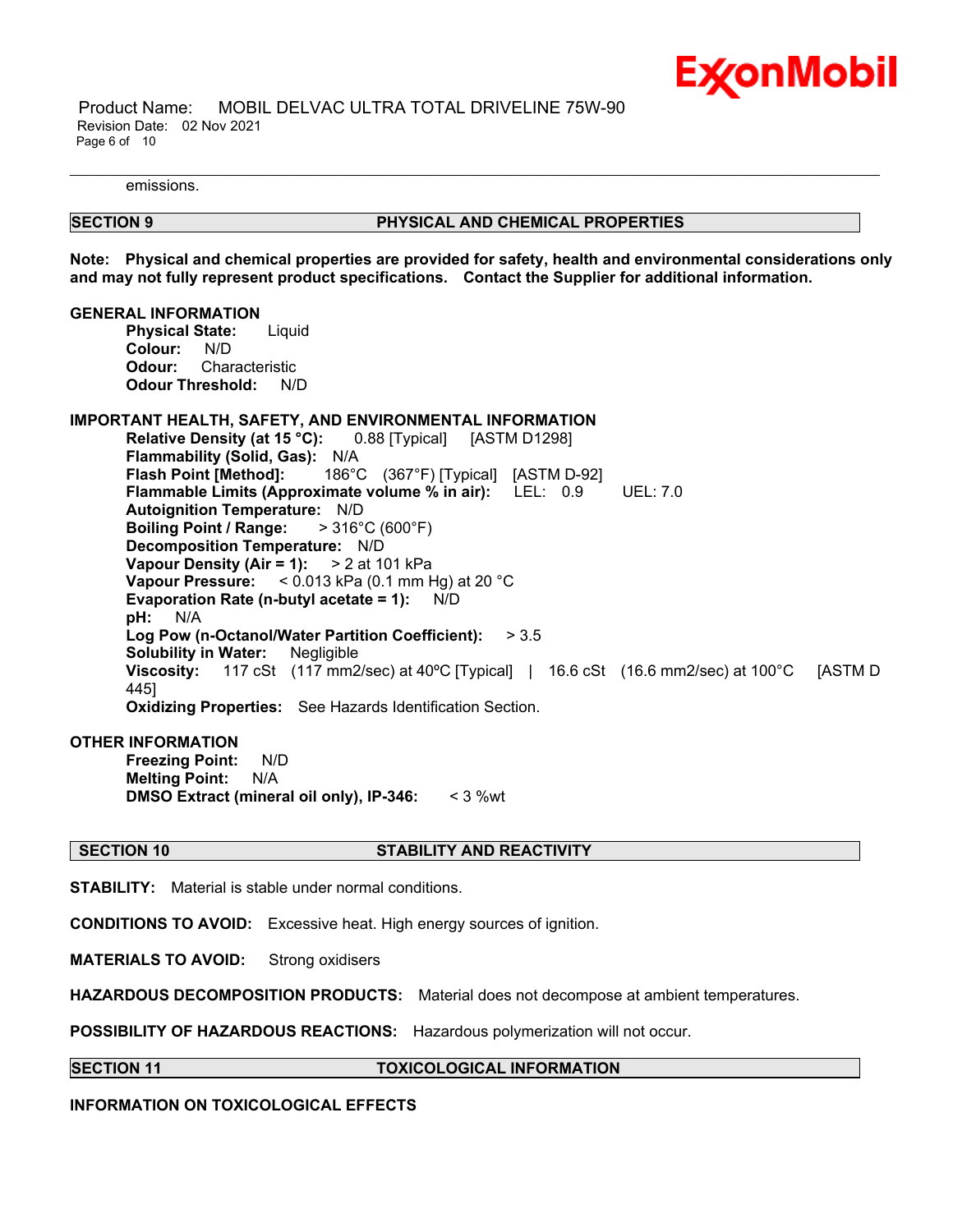

#### Product Name: MOBIL DELVAC ULTRA TOTAL DRIVELINE 75W-90 Revision Date: 02 Nov 2021 Page 7 of 10

| <b>Hazard Class</b>                                               | <b>Conclusion / Remarks</b>                                                                                       |
|-------------------------------------------------------------------|-------------------------------------------------------------------------------------------------------------------|
| Inhalation                                                        |                                                                                                                   |
| Acute Toxicity: No end point data for<br>material.                | Minimally Toxic. Based on assessment of the components.                                                           |
| Irritation: No end point data for material.                       | Negligible hazard at ambient/normal handling temperatures.                                                        |
| Ingestion                                                         |                                                                                                                   |
| Acute Toxicity: No end point data for<br>material.                | Minimally Toxic. Based on assessment of the components.                                                           |
| <b>Skin</b>                                                       |                                                                                                                   |
| Acute Toxicity: No end point data for<br>material.                | Minimally Toxic. Based on assessment of the components.                                                           |
| Skin Corrosion/Irritation: No end point data<br>for material.     | Negligible irritation to skin at ambient temperatures. Based on<br>assessment of the components.                  |
| Eye                                                               |                                                                                                                   |
| Serious Eye Damage/Irritation: No end point<br>data for material. | May cause mild, short-lasting discomfort to eyes. Based on<br>assessment of the components.                       |
| <b>Sensitisation</b>                                              |                                                                                                                   |
| Respiratory Sensitization: No end point data<br>for material.     | Not expected to be a respiratory sensitizer.                                                                      |
| Skin Sensitization: No end point data for<br>material.            | Not expected to be a skin sensitizer. Based on assessment of the<br>components.                                   |
| Aspiration: Data available.                                       | Not expected to be an aspiration hazard. Based on physico-<br>chemical properties of the material.                |
| Germ Cell Mutagenicity: No end point data<br>for material.        | Not expected to be a germ cell mutagen. Based on assessment of<br>the components.                                 |
| Carcinogenicity: No end point data for<br>material.               | Not expected to cause cancer. Based on assessment of the<br>components.                                           |
| Reproductive Toxicity: No end point data<br>for material.         | Not expected to be a reproductive toxicant. Based on assessment<br>of the components.                             |
| Lactation: No end point data for material.                        | Not expected to cause harm to breast-fed children.                                                                |
| <b>Specific Target Organ Toxicity (STOT)</b>                      |                                                                                                                   |
| Single Exposure: No end point data for<br>material.               | Not expected to cause organ damage from a single exposure.                                                        |
| Repeated Exposure: No end point data for<br>lmaterial.            | Not expected to cause organ damage from prolonged or repeated<br>exposure. Based on assessment of the components. |

\_\_\_\_\_\_\_\_\_\_\_\_\_\_\_\_\_\_\_\_\_\_\_\_\_\_\_\_\_\_\_\_\_\_\_\_\_\_\_\_\_\_\_\_\_\_\_\_\_\_\_\_\_\_\_\_\_\_\_\_\_\_\_\_\_\_\_\_\_\_\_\_\_\_\_\_\_\_\_\_\_\_\_\_\_\_\_\_\_\_\_\_\_\_\_\_\_\_\_\_\_\_\_\_\_\_\_\_\_\_\_\_\_\_\_\_\_

# **OTHER INFORMATION**

 **For the product itself:** 

Repeated and/or prolonged exposure may cause irritation to the skin, eyes, or respiratory tract. Component concentrations in this formulation would not be expected to cause skin sensitization, based on tests of the components, this formulation, or similar formulations.

### **Contains:**

Base oil severely refined: Not carcinogenic in animal studies. Representative material passes IP-346, Modified Ames test, and/or other screening tests. Dermal and inhalation studies showed minimal effects; lung non-specific infiltration of immune cells, oil deposition and minimal granuloma formation. Not sensitising in test animals.

### **SECTION 12 ECOLOGICAL INFORMATION**

The information given is based on data for the material, components of the material, or for similar materials, through the application of bridging principals.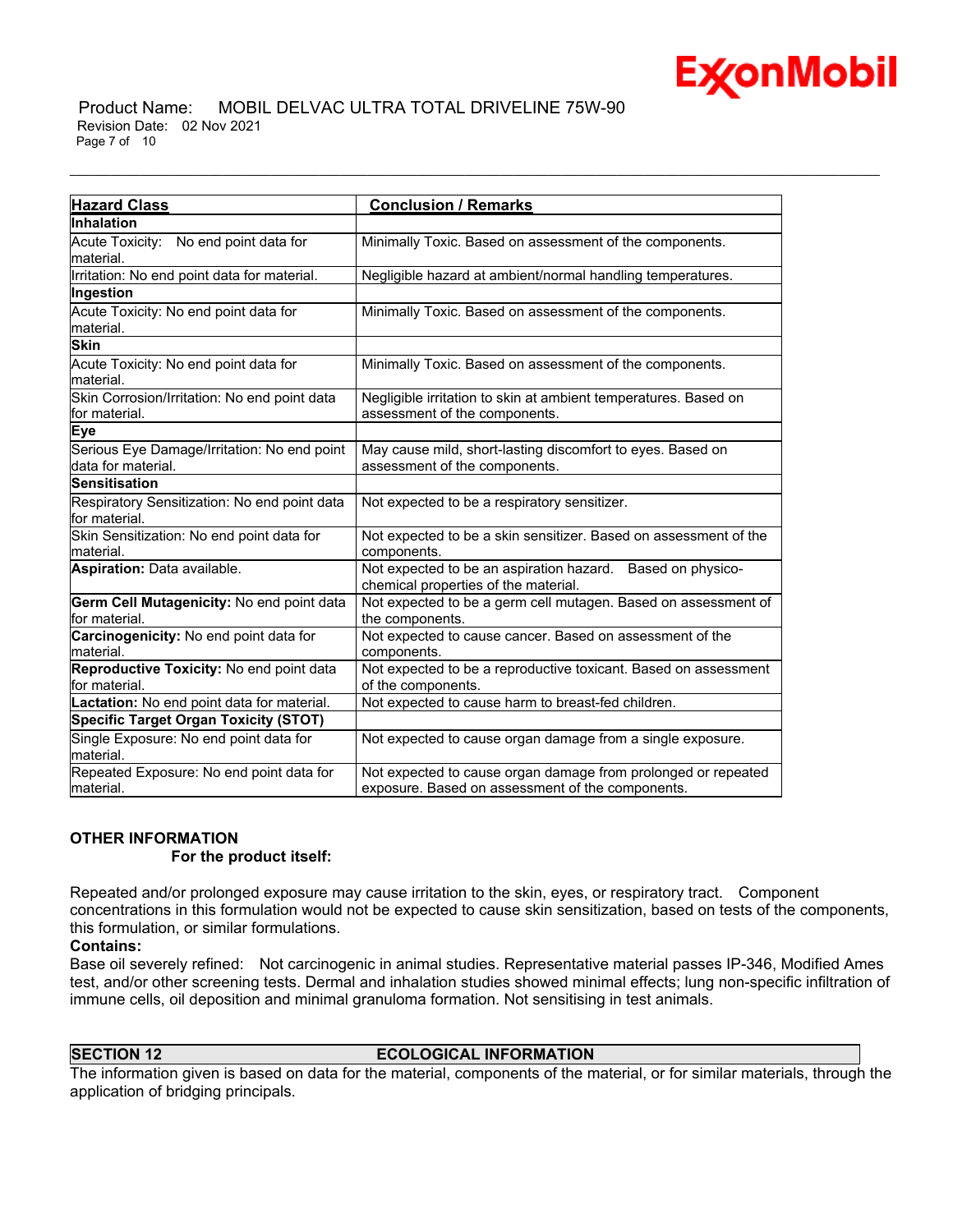

 Product Name: MOBIL DELVAC ULTRA TOTAL DRIVELINE 75W-90 Revision Date: 02 Nov 2021 Page 8 of 10

#### **ECOTOXICITY**

Material -- Not expected to be harmful to aquatic organisms.

## **MOBILITY**

 Base oil component -- Low solubility and floats and is expected to migrate from water to the land. Expected to partition to sediment and wastewater solids.

\_\_\_\_\_\_\_\_\_\_\_\_\_\_\_\_\_\_\_\_\_\_\_\_\_\_\_\_\_\_\_\_\_\_\_\_\_\_\_\_\_\_\_\_\_\_\_\_\_\_\_\_\_\_\_\_\_\_\_\_\_\_\_\_\_\_\_\_\_\_\_\_\_\_\_\_\_\_\_\_\_\_\_\_\_\_\_\_\_\_\_\_\_\_\_\_\_\_\_\_\_\_\_\_\_\_\_\_\_\_\_\_\_\_\_\_\_

#### **PERSISTENCE AND DEGRADABILITY**

#### **Biodegradation:**

Base oil component -- Expected to be inherently biodegradable

#### **BIOACCUMULATION POTENTIAL**

 Base oil component -- Has the potential to bioaccumulate, however metabolism or physical properties may reduce the bioconcentration or limit bioavailability.

#### **SECTION 13 DISPOSAL CONSIDERATIONS**

Disposal recommendations based on material as supplied. Disposal must be in accordance with current applicable laws and regulations, and material characteristics at time of disposal.

#### **DISPOSAL RECOMMENDATIONS**

Product is suitable for burning in an enclosed controlled burner for fuel value or disposal by supervised incineration at very high temperatures to prevent formation of undesirable combustion products. Protect the environment. Dispose of used oil at designated sites. Minimize skin contact. Do not mix used oils with solvents, brake fluids or coolants.

**Empty Container Warning** Empty Container Warning (where applicable): Empty containers may contain residue and can be dangerous. Do not attempt to refill or clean containers without proper instructions. Empty drums should be completely drained and safely stored until appropriately reconditioned or disposed. Empty containers should be taken for recycling, recovery, or disposal through suitably qualified or licensed contractor and in accordance with governmental regulations. DO NOT PRESSURISE, CUT, WELD, BRAZE, SOLDER, DRILL, GRIND, OR EXPOSE SUCH CONTAINERS TO HEAT, FLAME, SPARKS, STATIC ELECTRICITY, OR OTHER SOURCES OF IGNITION. THEY MAY EXPLODE AND CAUSE INJURY OR DEATH.

#### **SECTION 14 TRANSPORT INFORMATION**

**LAND (ADR/RID):** Not Regulated for Land Transport

**SEA (IMDG):** Not Regulated for Sea Transport according to IMDG-Code

**Marine Pollutant:** No

**AIR (IATA):** Not Regulated for Air Transport

#### **SECTION 15 REGULATORY INFORMATION**

**This material is not considered hazardous according to the Classification of Chemicals based on Globally Harmonized System of Classification and Labelling of Chemicals (GHS).**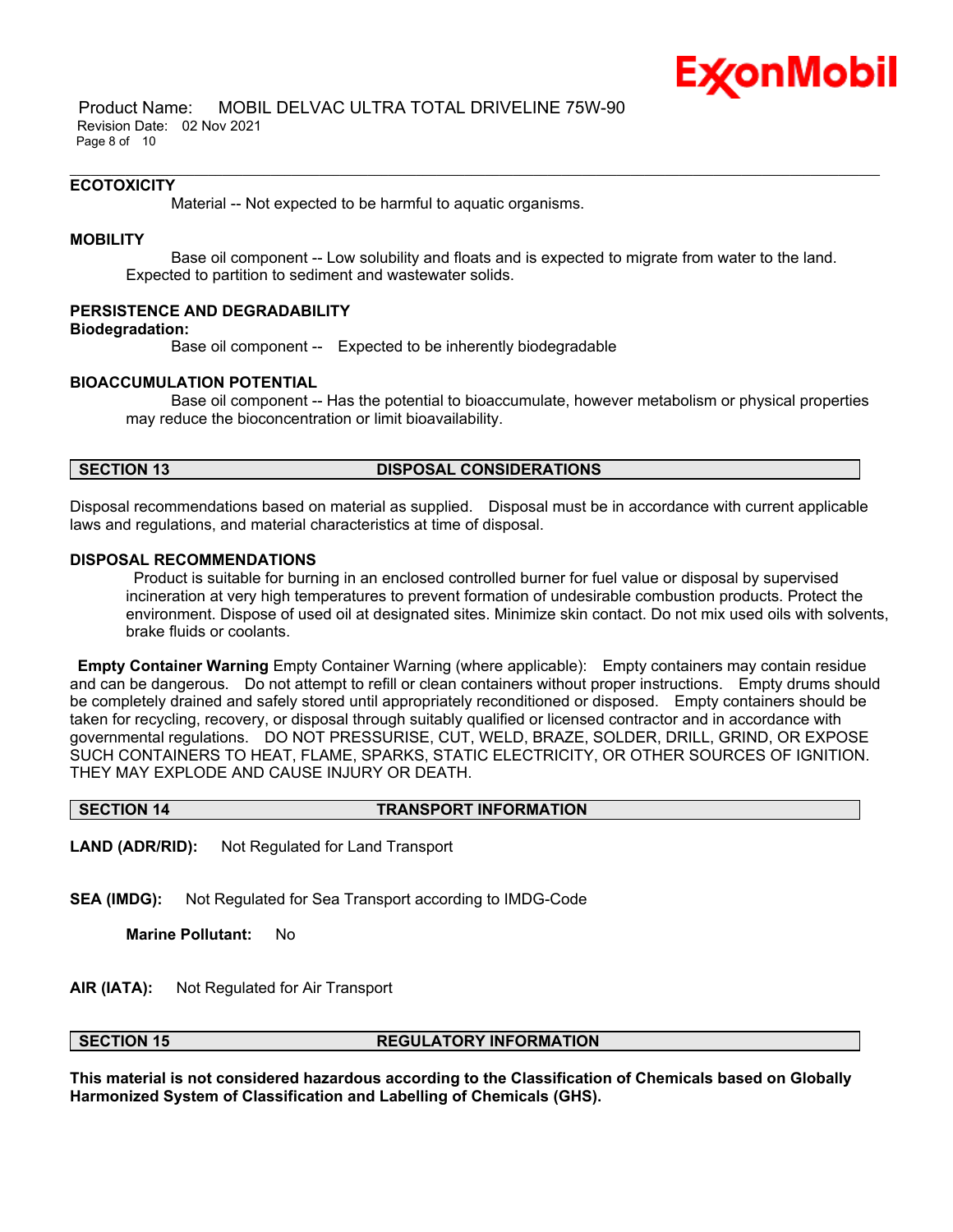

### **REGULATORY STATUS AND APPLICABLE LAWS AND REGULATIONS**

**Listed or exempt from listing/notification on the following chemical inventories :** AIIC, ENCS, IECSC, KECI, PICCS, TCSI, TSCA

\_\_\_\_\_\_\_\_\_\_\_\_\_\_\_\_\_\_\_\_\_\_\_\_\_\_\_\_\_\_\_\_\_\_\_\_\_\_\_\_\_\_\_\_\_\_\_\_\_\_\_\_\_\_\_\_\_\_\_\_\_\_\_\_\_\_\_\_\_\_\_\_\_\_\_\_\_\_\_\_\_\_\_\_\_\_\_\_\_\_\_\_\_\_\_\_\_\_\_\_\_\_\_\_\_\_\_\_\_\_\_\_\_\_\_\_\_

 **Special Cases:**

| <b>Inventory</b> | เaเนร             |
|------------------|-------------------|
| <b>NDSL</b>      | Applv<br>rictions |
|                  |                   |

#### **SECTION 16 OTHER INFORMATION**

#### **N/D = Not determined, N/A = Not applicable**

**KEY TO THE H-CODES CONTAINED IN SECTION 3 OF THIS DOCUMENT (for information only):**

H227: Combustible liquid; Flammable Liquid, Cat 4

H302: Harmful if swallowed; Acute Tox Oral, Cat 4

H304: May be fatal if swallowed and enters airways; Aspiration, Cat 1

H316: Causes mild skin irritation; Skin Corr/Irritation, Cat 3

H317: May cause allergic skin reaction; Skin Sensitisation, Cat 1

H318: Causes serious eye damage; Serious Eye Damage/Irr, Cat 1

H401: Toxic to aquatic life; Acute Env Tox, Cat 2

H402: Harmful to aquatic life; Acute Env Tox, Cat 3

H411: Toxic to aquatic life with long lasting effects; Chronic Env Tox, Cat 2

H412: Harmful to aquatic life with long lasting effects; Chronic Env Tox, Cat 3

# **THIS SAFETY DATA SHEET CONTAINS THE FOLLOWING REVISIONS:**

Section 09: Colour information was modified.

Section 09: Flash Point ºC(ºF) information was modified.

Section 09: Pour Point °C(°F) information was deleted.

Section 09: Relative Density information was modified.

Section 09: Viscosity information was modified.

----------------------------------------------------------------------------------------------------------------------------------------------------- The information and recommendations contained herein are, to the best of ExxonMobil's knowledge and belief, accurate and reliable as of the date issued. You can contact ExxonMobil to insure that this document is the most current available from ExxonMobil. The information and recommendations are offered for the user's consideration and examination. It is the user's responsibility to satisfy itself that the product is suitable for the intended use. If buyer repackages this product, it is the user's responsibility to insure proper health, safety and other necessary information is included with and/or on the container. Appropriate warnings and safe-handling procedures should be provided to handlers and users. Alteration of this document is strictly prohibited. Except to the extent required by law, republication or retransmission of this document, in whole or in part, is not permitted. The term, "ExxonMobil" is used for convenience, and may include any one or more of ExxonMobil Chemical Company, Exxon Mobil Corporation, or any affiliates in which they directly or indirectly hold any interest.

-----------------------------------------------------------------------------------------------------------------------------------------------------

Internal Use Only MHC: 0B, 0B, 0, 0, 0, 0

DGN: 7190767XIL (1026781)